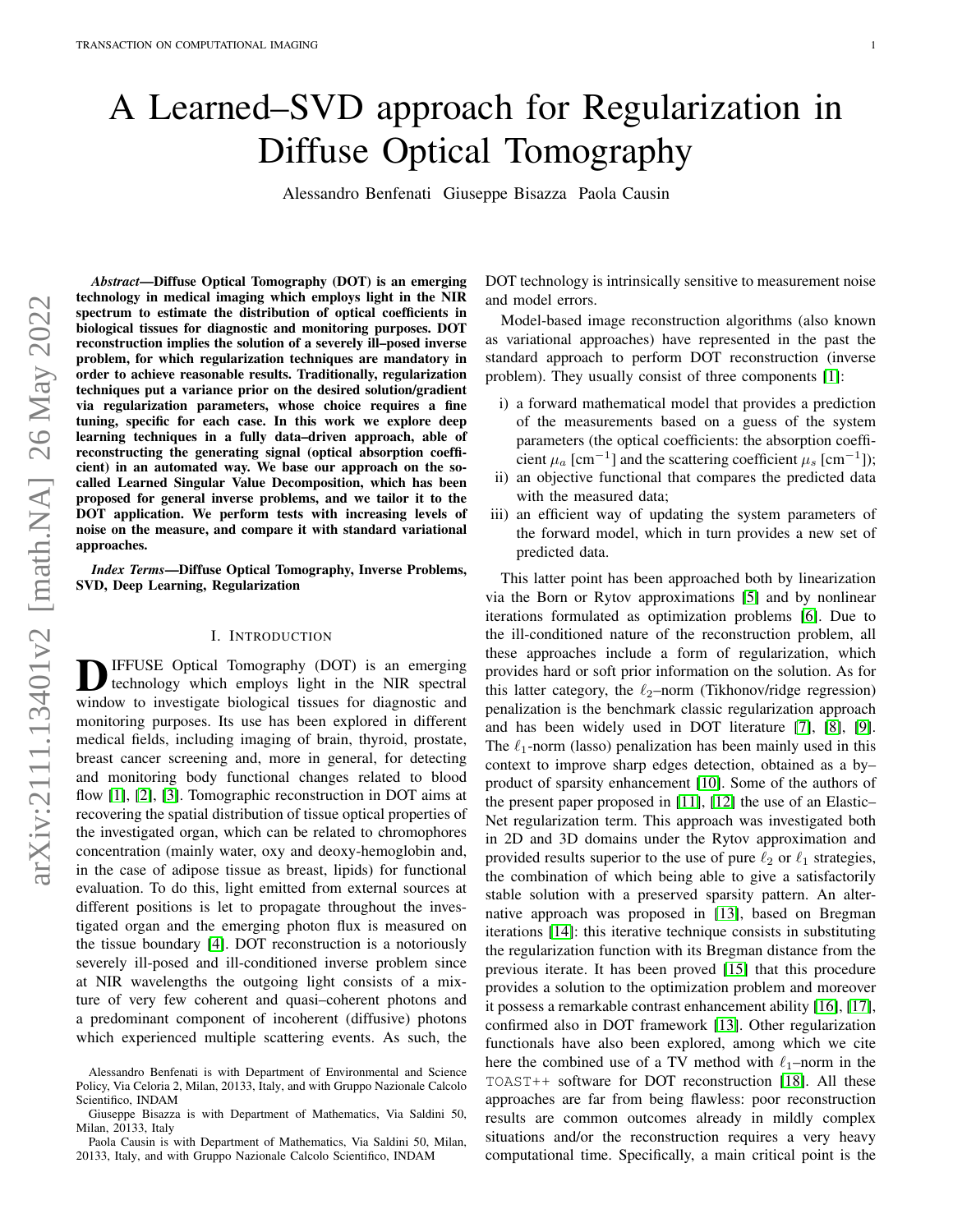fine tuning of regularization parameters required to obtain a reasonable solution. These parameters were observed to be strongly dependent on the geometry, mesh-size, optical coefficients distribution and level of noise of each single case, so that a general, effective, strategy cannot be obtained.

Recently, the outstanding performance on computer vision tasks of deep learning (DL) algorithms based on Neural Networks (NNs), and especially Convolutionary Neural Networks (CNNs), has motivated studies to explore their use also in DOT reconstruction, with the aim to overcome the above discussed weaknesses. The application of DL techniques to DOT problems is still at its beginnings and very recent: in [\[19\]](#page-8-18) a *Regularization by Denoising* (RED) approach was proposed, while [\[20\]](#page-8-19) trained a NN for inverting in an end–to-end fashion the Lippman–Scwhinger equation, by firstly learning the pseudoinverse of the nonlinear mathematical operator modelling the DOT physics, and then applying an encoder–autoencoder network to remove the remaining artifacts. In [\[21\]](#page-9-0), the authors combined DL with a model-based approach using Gauss– Newton iterations where the update function was learned via a CNN. We refer to [\[22\]](#page-9-1) for a review of the other few applications of DL in DOT reconstruction. In this work, we investigate and adapt to DOT reconstruction the general strategy for inverse problems of [\[23\]](#page-9-2), called Learned–SVD. This approach consists in mapping measured data and generating signal into feature spaces and bridge them via a "singular value operator" which acts as a learned regularization, and alleviates from the burden of *a–priori* choosing the regularization. The idea of learning the regularization via NNs is not new in the general field of inverse problem solution: for example, in [\[24\]](#page-9-3) a regularization term was learned using only unsupervised data; in [\[25\]](#page-9-4), [\[26\]](#page-9-5) a Total Deep Variation functional was learned, while the NETT framework of [\[27\]](#page-9-6) employs as regularizer the encoder part of an encoder–decoder NN. However, at the best of our knowledge, none of these approaches -including the present Learned-SVD- has been applied to DOT reconstruction.

We examined the performance of the Learned-SVD and compared it to classic variational approaches. According to the measured metrics, the present NN-based strategy performs significantly better and increasing levels of noise on the data have a reduced impact than on variational methods.

This paper is organized as follows. Section [II](#page-1-0) presents the abstract mathematical setting of the DOT reconstruction problem; Section [III](#page-2-0) presents the classic variational approaches, with specific focus on the Rytov linearization strategy; Section [IV](#page-3-0) presents the Learned-SVD strategy with its connection to the SVD decomposition and Tikhonov regularization; Section [V](#page-4-0) presents the results obtained with the proposed approach together with a comparison with standard variational reconstruction approaches; Section [VI](#page-7-0) draws the conclusions.

## II. GENERAL SETTING

<span id="page-1-0"></span>The goal of the DOT reconstruction is to map measured light data collected on the investigated tissue boundary into accurate approximate spatial distribution of the optical coefficients inside the tissue itself. Due to relevant aspects, which directly impact on the mathematical reconstruction problem, in this paper we focus on DOT based on continuous waves (CW) systems, which are among the most widely used in clinical settings for breast cancer screening, object of our past and present research work. In these systems, which are typically embedded in low-to-mid cost range hardware, the light source continuously emits light into the tissue at a single frequency and the measured data are light fluence outgoing from the tissue boundary. A minimal CW–DOT setting consists thus in an array of  $n<sub>s</sub>$  pointwise light sources located at positions  $s$ and emitting light at NIR wavelength into the tissue and a set of  $n_d$  measures of the outgoing light flux. These latter can be collected by detectors physically located on the tissue surface at positions  $d$  or by a charge–coupled device (CCD) camera which produces (indirect) measures of the outgoing light intensity via grey-levels in an image. Additional elaborations are usually performed on the raw measures in order to (at least partially) filter out noise, eliminate under- and over-saturated pixels by thresholding procedures and define an appropriate ROI. We do not enter into details of these procedure, referring to [\[28\]](#page-9-7) for an overview of the implicated workflow.

Let  $q \in Q$  denote the set of spatially dependent optical properties of the tissue,  $u \in V$  the intensity (or fluence) of the light in the tissue, and let  $f = f(s) \in W$  be a given source located at position  $s$ , where  $Q, V$  and  $W$  are the Banach spaces of all admissible optical properties, light field and source terms, respectively. The set of parameters  $q$  along with the given sources  $f$  determine observations of quantities related to the variable state  $u$  that are collected at the detector locations d as

<span id="page-1-2"></span>
$$
y = \mathcal{M}(q, u; f), \tag{1}
$$

where  $y = [y(\boldsymbol{d}_1, \boldsymbol{s}_1), \dots, y(\boldsymbol{d}_{n_d}, \boldsymbol{s}_{n_s})]$ , is the measurement vector and where  $M : (Q \times V \times W) \rightarrow Y$  is a bounded linear functional, Y being a Banach data space. The operator  $M$  is a general representation of the measurement. Notice that measured data are invariably affected by noise, mainly electronic noise due to the detector acquisition chain but also from other artifacts like (in realistic conditions) patient's movements and ambient light.

On the other side, we introduce the parameter-to-state map  $\mathcal{F}: \Theta \to Y$  such that

$$
\mathcal{F}(\theta) = \mathcal{P}u. \tag{2}
$$

where  $\theta$  is a set of parameters that will be specified below. One can pursue an approximation of  $\mathcal F$  via a traditional (physicsdriven, see Sect. Section [III\)](#page-2-0) or machine learning–based (data– driven, see Sect. Section [IV\)](#page-3-0) approach. In the first case,  $\Theta \equiv$ Q and the parameter–to–state map arises from an underlying mathematical model, which, in the DOT context, describes light propagation in a biological tissue. Such a model can be represented in an abstract manner as

<span id="page-1-1"></span>
$$
\mathcal{A}(q, u) = f,\tag{3}
$$

where  $A: (Q \times V) \rightarrow W$  and if u is a solution to [\(3\)](#page-1-1) for a given q and given source  $f = f(s)$  then  $\mathcal{P}u$  is the trace of the solution and it is a quantity directly comparable to the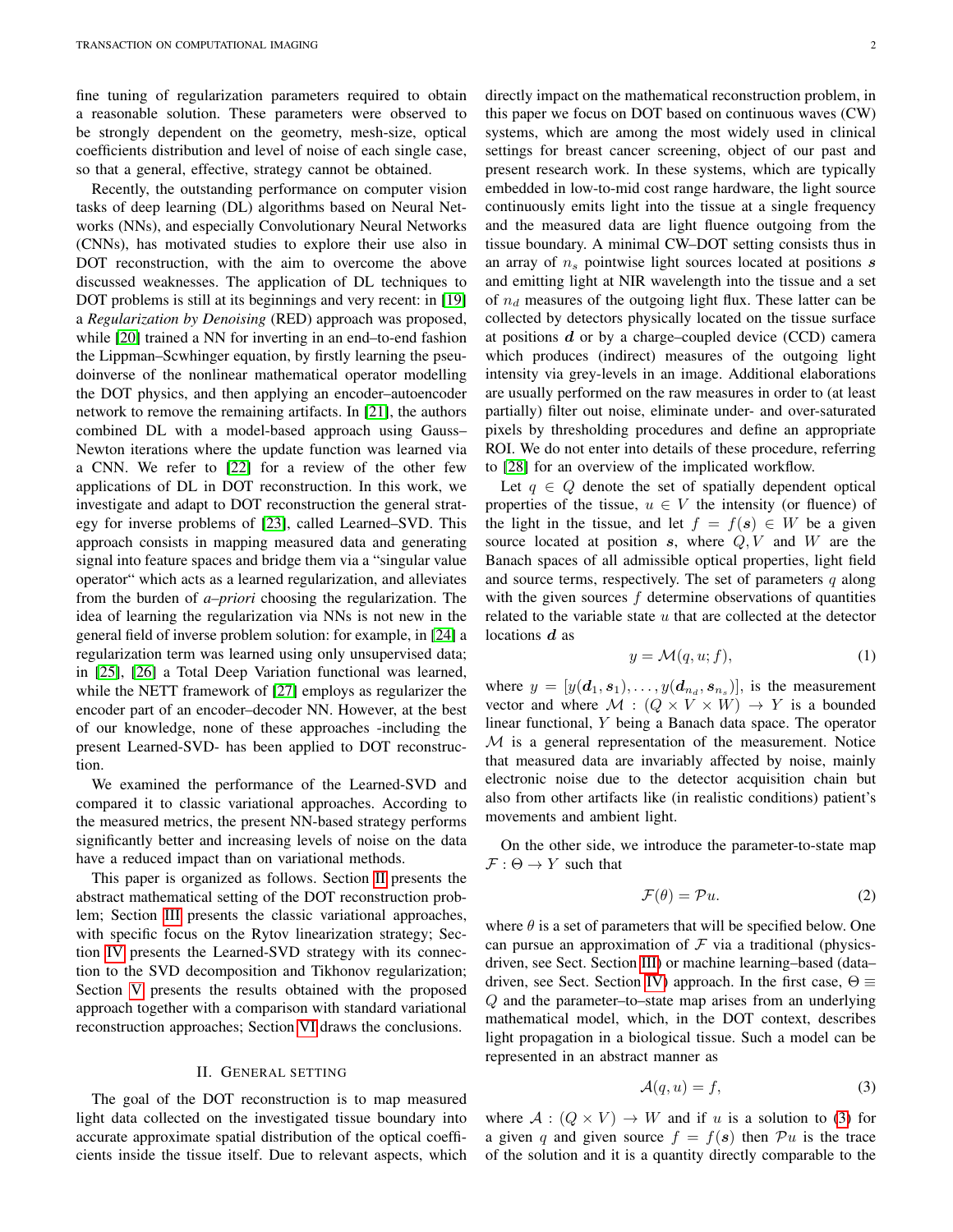datum  $y$  in [\(1\)](#page-1-2). On the other hand, when considering data– driven approaches, one does not dispose of an explicit model as in [\(3\)](#page-1-1), but directly learns  $\mathcal F$  from data, that is learning the set of parameters  $\Theta$  (weights of the net). In both cases, to close the problem one must introduce a non–negative function, called discrepancy or loss function,  $\mathcal{D}: \Theta \times \overline{Y} \to \mathbb{R}^+$  that considering the case of least squares - can be written as

$$
\mathcal{D}(\theta; y) = \frac{1}{2} \|\mathcal{F}(\theta) - y\|_{Y}^{2}
$$
 (4)

and the DOT reconstruction problem is then formulated as

$$
\theta^* = \operatorname*{argmin}_{\theta \in \Theta} \mathcal{D}(\theta; y). \tag{5}
$$

# III. VARIATIONAL APPROACHES FOR DOT RECONSTRUCTION

# <span id="page-2-0"></span>*A. Mathematical models of light propagation*

As anticipated in the previous section, classic variational approaches in DOT reconstruction rely on the existence of a mathematical model. In this case, one disposes of an operator  $\mathcal{A}(\cdot, \cdot)$  in [\(3\)](#page-1-1) which is typically a differential law augmented by appropriate boundary conditions describing light propagation in scattering media. A physically reasonable and cost–effective model of this kind is derived by performing an expansion of the Radiative Transfer Equation (RTE) in spherical harmonics (see *e.g.* [\[29\]](#page-9-8) for details and derivation). The following diffusion equation (DE) model is then obtained in steady state:

<span id="page-2-1"></span>
$$
-\nabla \cdot (D(\mathbf{r}) \nabla u(\mathbf{r})) + \mu_a(\mathbf{r}) u(\mathbf{r}) = f(\mathbf{s}), \quad (6)
$$

where  $r$  is the position [cm] in the connected open domain  $\Omega \subset \mathbb{R}^d, d = 2$  or 3, representing the tissue to be investigated (for example the breast), with outward unit normal vector *n*. In [\(6\)](#page-2-1),  $u = u(r)$  represents photon fluence [W/cm<sup>2</sup>] due to the light source  $f = S_0 \delta(r - s)$  [W/cm<sup>3</sup>],  $S_0$  being the source intensity. The parameter space is represented by:

$$
Q = \{ q = (\mu_a, \mu_s) : 0 < \mu_a \le \overline{\mu}_a, 0 < \mu_s \le \overline{\mu}_s \}, \quad (7)
$$

 $\overline{\mu}_a$  and  $\overline{\mu}_s$  being positive upper bounds for the respective optical coefficient fields. When considering the CW technology is customary to assume  $\mu_s = \overline{\mu}_s$  to be a known constant, so that also the diffusion coefficient  $D$  [cm], defined as

$$
D(\mathbf{r}) = \frac{1}{3(\mu_a(\mathbf{r}) + (1 - g)\mu_s)} \approx \frac{1}{3(1 - g)\mu_s},\qquad(8)
$$

is a constant, with  $g$  anisotropic scattering factor depending on the specific tissue. Model [\(6\)](#page-2-1) is equipped with boundary conditions on the domain boundary  $\partial\Omega$ 

$$
D\nabla u \cdot \mathbf{n} + \frac{1}{2A_c} u = 0, \tag{9}
$$

which describe the behavior of light at the interface of the tissue with air or another material according to the Fresnel law,  $A_c$  being the accomodation coefficient at the tissue–air interface (see, *e.g.*, [\[30\]](#page-9-9)).

# *B. DOT reconstruction via Rytov linearization*

Rytov linearization is a common algorithm implemented in the reconstruction software embedded in DOT instrumentation, since it computes the solution in a short time with limited request for processing power. We follow here the derivation provided by Ishimaru [\[31,](#page-9-10) Vol. II, Ch. 17], with a slight modification to include the presence of volumetric sources. In brief, we assume the linearization  $\mu_a(\mathbf{r}) = \mu_{a,0}(\mathbf{r}) + \delta \mu_a(\mathbf{r}),$ where  $0 < \mu_{a,0} \leq \overline{\mu}_a$  is the background value and  $\delta \mu_a$  a perturbation term corresponding to localized contrast regions in the tissue. We also introduce the exponential change of variables

<span id="page-2-2"></span>
$$
u(\mathbf{r}) = u_0(\mathbf{r})e^{\psi_1(\mathbf{r})},\tag{10}
$$

where  $u_0(r)$  is the light fluence field in background conditions and  $\psi_1 = \log(u/u_0)$  is the *logarithmic amplitude fluctuation* of the light due to the presence of contrast regions. Inserting [\(10\)](#page-2-2) into [\(6\)](#page-2-1), performing algebraic manipulations (see [\[32\]](#page-9-11) for a detailed derivation) and neglecting higher order terms, the following equation for the combined quantity  $(u_0\psi_1)$  is obtained

<span id="page-2-3"></span>
$$
\[\Delta - \frac{\mu_{a,0}}{D}\] (u_0 \psi_1)(r) = \frac{\delta \mu_a(r)}{D} u_0(r) \quad \text{in } \Omega, \nD \nabla (u_0 \psi_1) \cdot \mathbf{n} + \frac{1}{2A_c} (u_0 \psi_1) = 0 \quad \text{on } \partial \Omega.
$$
\n(11)

The DOT inverse problem is obtained by solving for the optical coefficient distribution which minimizes the discrepancy between the modeled and measured  $y$ . To do this, the parameter-to-state map is obtained from [\(11\)](#page-2-3), whose solution provides the field  $\psi_1$  for source  $\left(\frac{\delta\mu_a}{D}\right)$  $\left(\frac{\mu_a}{D}u_0\right)$ , upon evaluation of at the detectors locations through. As for the data, in the spirit of the Rytov perturbative approach, one must dispose of a set of fluence measures  $u_0$  which correspond to "unperturbed/background conditions" and a set of fluence measures  $u$  which correspond to a condition for which the lightpaths express the optic footprint of possible internal contrast regions. Notice that the definition of the perturbed status depends on the specific technological setting: for example, in breast screening it can be obtained by compression of the breast. This causes increased accumulation of deoxy-hemoglobin and in the possible presence of tumor–related neo-vasculature, a differential increase is expected with locally altered absorption coefficient.

### *C. Numerical approximation*

The DOT problem is inherently discrete, since in practice one disposes only of a finite set of measures of light in the detectors, obtained in correspondence of each of the  $n<sub>s</sub>$  sources, for a total of  $M = n_d \times n_s$  measures. Moreover, problem [\(11\)](#page-2-3) is solved via numerical or semi-analytical techniques: finite element or finite volume methods can be used (see, *e.g.*, [\[4\]](#page-8-3)) or alternatively, as in our implementation, meshless approaches based on Green's function method. In this latter case, one performs the convolution between the source term of [\(11\)](#page-2-3) and the Green's function kernel  $G(\mathbf{r} - \mathbf{r}')$ ,  $\mathbf{r}, \mathbf{r}' \in \Omega$ , for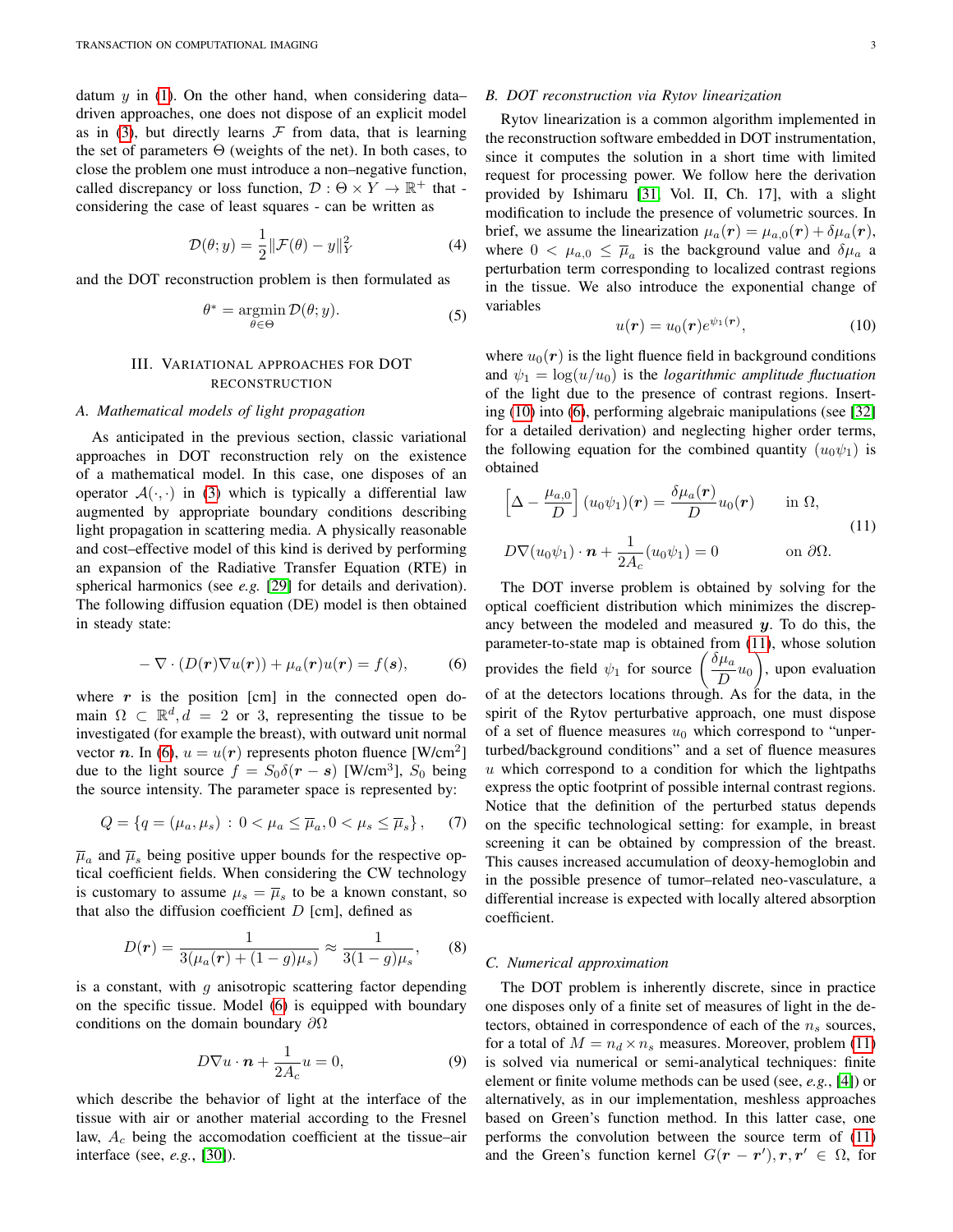the modified Helmholtz operator  $[\Delta - \alpha^2]$ , with attenuation coefficient  $\alpha = \sqrt{\mu_{a,0}/D}$ . Upon partitioning the domain into  $N$  voxels, the following sensitivity matrix is obtained

<span id="page-3-1"></span>
$$
\boldsymbol{J} = J_{ij} = \left[ \frac{\Delta V_j}{U_0(\boldsymbol{s}_k, \boldsymbol{d}_l)} G(\boldsymbol{d}_l - \boldsymbol{r}_j) \frac{1}{D} U_0(\boldsymbol{s}_k, \boldsymbol{r}_j) \right], \quad (12)
$$

where the index  $i = 1, \ldots, M \rightarrow \{l, k\}, l = 1, \ldots, n_d, k =$  $1, \ldots, n_s$  stands for the detector/source pair and the index j for the voxel number,  $j = 1, \ldots, N$ , with  $\Delta V_j$  volume and  $r_j$ centroid of the  $i$ -th voxel, respectively. Notice that  $(12)$  already corresponds to the evaluation of the solution at the detectors locations and that the quantity  $U_0(\cdot, \cdot)$  appearing in it is an approximation of the background field evaluated at position as in its first argument for source in position as in its second argument and obtained as well from the Green's function upon application of the reciprocity principle. One ends up thus with the following discrete parameter-to-state map

$$
J\delta\mu_a = \psi_1,\tag{13}
$$

where  $\delta \mu_a \in \mathbb{R}^{N \times 1}$  is the vector of unknown perturbations of the absorption coefficient evaluated at  $N$  locations (centroids) in the tissue volume discretized in voxels,  $\psi_1 \in \mathbb{R}^{M \times 1}$  is the vector of the fluctuations evaluated at the detectors' locations. The solution of the DOT inverse problem is then obtained by the discrete minimization problem

<span id="page-3-2"></span>
$$
\delta \mu_a^* = \operatorname*{argmin}_{\delta \mu_a} \mathcal{D}(J \delta \mu_a; y), \tag{14}
$$

where  $y = \log(u/u_0)|_d \in \mathbb{R}^{M \times 1}$  is the vector of measured fluctuations at the detectors locations for the different sources: it is the discrete measurements equivalent to  $\psi_1$  from [\(10\)](#page-2-2). Due to the severe ill-conditioning of [\(14\)](#page-3-2), regularization techniques are mandatory in order to obtain a physically coherent solution [\[33\]](#page-9-12), [\[34\]](#page-9-13). One is then led to consider the following regularized discrete variational formulation

<span id="page-3-3"></span>
$$
\delta \mu_a^* = \operatorname*{argmin}_{\delta \mu_a} \mathcal{D}(J \delta \mu_a; y) + \alpha \mathcal{R}(\mu_a), \tag{15}
$$

where  $\mathcal R$  is a regularization function and the regularization parameter  $\alpha$  balances its influence on the solution. Both the choice of the regularization function and the regularization parameter are crucial. A classical strategy is to choose  $R$  as the  $\ell_2$ –norm of the solution, which sets a uniform variance prior (known also as Tikhonov regularization or ridge regression in statistical frameworks), and to hand–pick  $\alpha$  from a parametric analysis (*e.g.*, GCV, L–curve). Choosing  $\mathcal R$  as the  $\ell_1$ –norm of the solution promotes instead sparseness [\[35\]](#page-9-14), preserving only a (relatively) small number of non–zero components. An interesting approach, which compromises the benefits of the  $\ell_2$  and  $\ell_1$  penalizations is the Elastic-Net, where one sets

$$
\mathcal{R}(\boldsymbol{\mu}_a) = \alpha(\vartheta || \boldsymbol{\mu}_a ||_1 + (1 - \vartheta) || \boldsymbol{\mu}_a ||_2^2), \quad (16)
$$

 $\theta \in [0, 1]$  being a parameter which weights the contribution of the two norms. By varying  $\theta$ , sparsity is traded for the inclusion of more solution components contributions. Another performant approach is the Bregman technique, which consists in an iterative procedure where  $R$  is substituted with its Bregman distance at each iteration. More details on these two latter approaches are given in Section [V-C.](#page-5-0)

In general, the choice of  $\alpha$  is quite delicate. For pure  $\ell_1$ – norm sparsity-promoting penalization, there is no golden rule for an automatic selection: some specific strategies refer to particular instances [\[36\]](#page-9-15). For the pure  $\ell_2$ –norm penalization, there exist more consolidated methods to select the parameter: a general possibility, implemented in advanced software packages, is to use  $k$ –fold cross validation techniques.

*Remark 1:* The Rytov approach yields a linear instance of the parameter-to-state mapping  $\mathcal F$  from optical parameters to light fluence values based on a physical model. Nonlinear operators can also be obtained from other models/approximations. For example, a more accurate formulation could be derived from the Lippman–Schwinger equation, which amounts to consider also higher order terms in the Rytov perturbative approach (see [\[37\]](#page-9-16), [\[20\]](#page-8-19)). Alternatively, one may want to consider the full RTE equations, albeit at a significantly higher computational cost. Problem [\(14\)](#page-3-2) can thus be written in the more general form (notice that here we consider the full absorption coefficient and not only the perturbation and  $y$  represents in general the measure):

$$
\boldsymbol{\mu}_a^* = \operatorname*{argmin}_{\boldsymbol{\mu}_a \in \mathbb{R}^{N \times 1}} \mathcal{D}(\mathcal{F}(\boldsymbol{\mu}_a); \boldsymbol{y}). \tag{17}
$$

One should observe that regularization is in any case necessary and can be expressed analogously to [\(15\)](#page-3-3).

# <span id="page-3-0"></span>IV. NEURAL–NETWORK BASED APPROACHES FOR DOT RECONSTRUCTION

We follow here the Learned-SVD strategy introduced in [\[23\]](#page-9-2), which aims at mimicking via a NN the SVD decomposition when its truncated or regularized version is employed. In order to understand the concept at the basis of this approach, it is useful to draw a parallel with the models introduced in the previous section. In this case, when the parameter-to–state operator  $F$  is linear, as it is for example using the Rytov strategy, one may write  $\mathcal{F} = \boldsymbol{U} \boldsymbol{S} \boldsymbol{V}^\top$ , where  $\boldsymbol{S}$  is a diagonal matrix containing the singular values and write the solution by the inversion formula  $\mathcal{F}^{-1} = VS^{-1}U^{\top}$ . This idea is extended here to more general nonlinear parameter-to-state operators, which are not formally known from a model but directly learnt by data. Namely, one learns a generalized SVD decomposition via a special class of NNs called autoencoder (AE) architectures. To do this, similarly to [\[23\]](#page-9-2), we consider two AEs: the first, called data-AE (dAE), acts on data  $y$  and is defined by

$$
\mathbf{z}_{\mathbf{y}} = \phi_e^y(\mathbf{y}), \qquad \hat{\mathbf{y}} = \phi_d^y(\mathbf{z}_{\mathbf{y}}), \tag{18}
$$

where  $z_y$  is the encoded feature (latent representation) of the noisy data  $y$  and  $\hat{y}$  its decoded version. In the SVD framework,  $\phi_e^{\mathbf{y}}$  and  $\phi_d^{\mathbf{y}}$  can be seen as the correspective of  $U^{\top}$  and  $U$ for the linear case, respectively. This encoder–decoder has also by construction a denoising behaviour since the AE is trained in order to yield a noise–free reconstruction of the noisy input. The second AE, called signal–AE (sAE), acts on the generating signal and is defined by

$$
z_{\mu} = \phi_e^{\mu}(\mu_a), \qquad \widehat{\mu}_a = \phi_d^{\mu}(\mu_a), \tag{19}
$$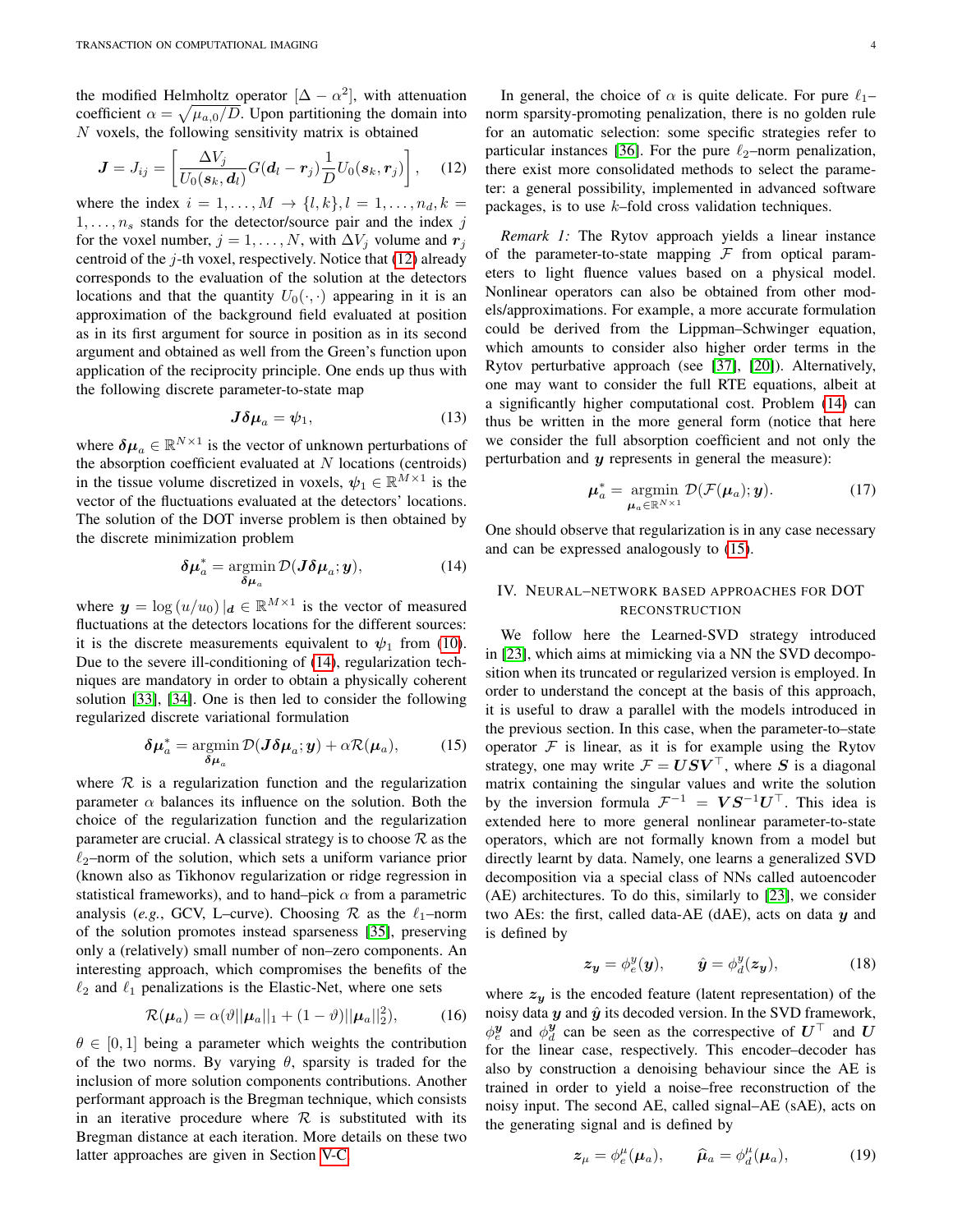<span id="page-4-3"></span>

<span id="page-4-2"></span>Fig. 1. (a): Learned-SVD strategy for DOT reconstruction. The upper part of the scheme represents the dAE which receives as an input data y and outputs the reconstruction  $\hat{y}$ . In doing this, denoise is also performed. Data are ordered in detector-source pairs as specified in the caption of Fig. [2.](#page-5-1) The bottom part represents the sAE which reconstructs the noise–free ground truth of the originating signal. The operator  $\Sigma$  is learned in order to connect the two feature representations. The end-to-end workflow is enlightened in green and defines the mapping  $\phi_d^{\mu} \circ \Sigma \circ \phi_e^{\mu}$ ; (b): test samples flow through the trained Learned-SVD NN and are further denoised to improve the results as in [\[20\]](#page-8-19). Abbreviations: FC = Fully Connected layer, tanh = hyperbolic tangent activation function, sigmoid = sigmoid activation function.

where  $z_{\mu}$  is the encoded feature (latent representation) of the generating signal  $\mu_a$  and  $\hat{\mu}_a$  its decoded version. Within the SVD framework, the decoder  $\phi_d^{\mu}$  can be considered as the counterpart of V. The two latent feature representations  $z_y$ and  $z_\mu$  are related by a bridging operator  $\Sigma$ , such that  $z_\mu =$  $\Sigma(z_{\nu})$ , which plays the scaling role of the singular values in S in the classical SVD approach.

The strategy consists thus in:

- i) Encoding the data  $y$  in the latent space via the encoder  $\phi^y_e$  (corresponds to perform the product  $\boldsymbol{U}^\top \boldsymbol{y}$ ).
- ii) Connecting the latent variables  $z_y$  and  $z_\mu$  via the operator  $\Sigma$  (mimics the computation  $S^{-1}U^{\top}y$ ).
- iii) Decoding the latent variables  $z_{\mu}$  into the coefficient distribution via the decoder  $\phi_d^{\mu}$  (corresponds to the final left multiplication by  $V$  in the SVD).

The parallelism of the proposed scheme with classical SVD is further represented by the scheme in [\(20\)](#page-4-1).

<span id="page-4-1"></span>
$$
y \xrightarrow{\phi_e^y} z_y \xrightarrow{\phi_d^y} \hat{y}
$$
  

$$
\mu_a \xrightarrow{\phi_e^{\mu}} z_\mu \xrightarrow{\phi_d^{\mu}} \hat{\mu}_a
$$
  

$$
(20)
$$

,

Fig. [1](#page-4-2) depicts the application of the Learned-SVD to the DOT context, which results in a fully *data–driven* method.

*Remark 2:* Tikhonov regularization and (truncated) SVD share a common role in regularization. Indeed, consider [\(15\)](#page-3-3) with a linear operator and when  $\mathcal R$  is chosen as  $\frac{1}{2} \|\cdot\|_2^2$ : the solution to this problem can be expressed using SVD as

$$
\boldsymbol{\delta\mu}^*_a = \sum_i f_\alpha(\sigma_i) \braket{\boldsymbol{u}_i,\boldsymbol{y}} \boldsymbol{v}_i
$$

<span id="page-4-4"></span>where  $v_i$  and  $u_i$  are the *i*-th right and left eigenvectors and  $\sigma_i$  is the *i*-th singular value of *J*, respectively, and where the function  $f_{\alpha}(\sigma) = \frac{\sigma}{\sigma^2 + \alpha}$  filters out the smaller singular values, according to the threshold  $\alpha$  (regularization parameter). While in the classical approach this parameter is chosen apriori and used in the specific function  $f_\alpha(\sigma)$ , the Learned-SVD approach learns the operator  $\Sigma$  which plays the role of the filtering function  $f$  and doses automatically the amount of required regularization. In doing so, it learns at the same time the regularization functional  $R$  and the parameter  $\alpha$ , which are both encompassed in  $\Sigma$ .

*Remark 3:* Notice that in the Learned-SVD approach, y directly represents the measurements  $u|_d$  and not the logarithmic amplitude fluctuation, since no linearization has been performed. As a consequence, the reconstruction yields the full absorption coefficient vector.

#### V. RESULTS

<span id="page-4-0"></span>We assessed the performance of the proposed NN-based approach via quantitative indices and we compared it to the results obtained with variational regularization obtained via the Elastic-Net penalization or the Bregman approach. Experiments were carried out on a synthetic phantom both in noise–free and noisy conditions. All the numerical experiments were carried on a laptop PC with operating system Linux 22.04, endowed with an Intel $(R)$  Core $(TM)$  i5–8250U CPU (1.60GHz) and 16 GiB RAM memory. The NN architectures were implemented in MatLab®R2022a using the Deep Learning Toolbox<sup>TM</sup>.

### *A. Generation of synthetic data*

We considered synthetic measures generated via the DE forward model discretized by an in–house finite element code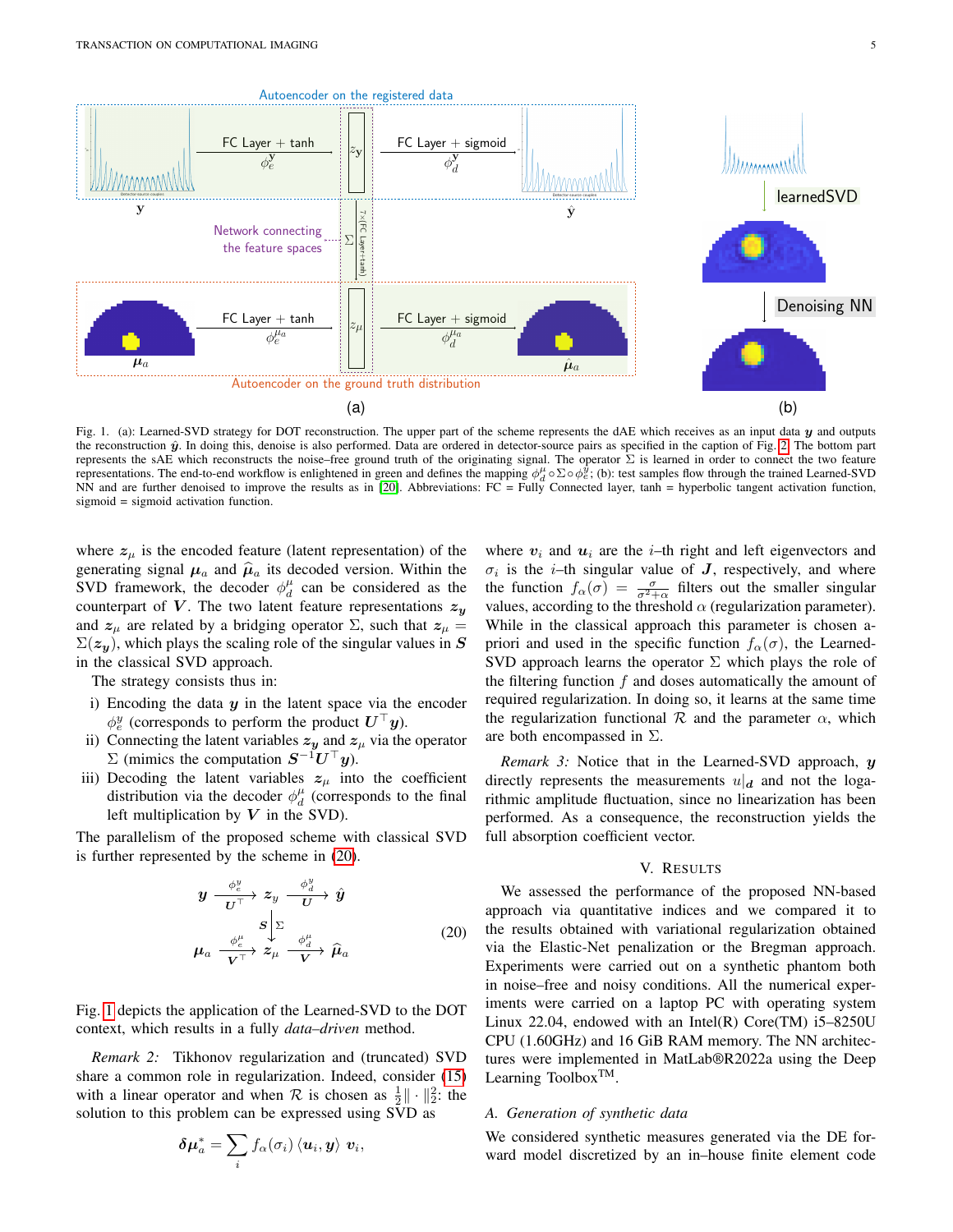

<span id="page-5-1"></span>Fig. 2. Geometry of the domain  $\Omega$  considered in the numerical simulations. The detectors are uniformly disposed along the curved boundary with numeration progressing in counterclockwise sense starting from the rightmost detector; the sources are aligned along the bottom boundary and positioned 1mm inside  $\Omega$ , with numeration increasing from left to right. The absorption coefficient is  $\mu_{a,0}$  except for the contrast regions which have increased absorption coefficient.

using a fine mesh. The domain consists in a 2D semidisk with radius 5 cm, with 19 light sources positioned 1 mm inside the straight boundary and 20 detectors uniformly distributed on the semicircular portion of the boundary. The background coefficient was set to  $\mu_{a,0} = 0.01$  cm<sup>-1</sup> and we considered constant  $(1 - g)\mu_s = 0.1$  cm<sup>-1</sup> (see Fig. [2\)](#page-5-1) For reconstruction, we discretized the domain into square voxels with side 0.25 cm. To train the network, we generated a set of 1500 samples, each including one or two circular contrast regions with random radius and position inside the domain. The contrast regions were chosen to have absorption coefficient equal to 3, 4 or 5-fold the background coefficient. When there were two contrast regions, each region was allowed to have different absorption coefficient. The test dataset used to evaluate the performance of the network and to compare it with the variational approaches contained 150 samples built according to the same rules as above. In our experiments, we considered noise-free data as well as noisy measures, obtained by adding white Gaussian noise to the fluence values at the detectors with variance 1%, 3% or 5%, respectively.

#### *B. Learned-SVD: implementation of the network*

Both the encoders in the dAE and in sAE nets were chosen as fully connected layers coupled with a tanh activation function, while both the corresponding decoders were chosen as a fully connected layer plus a sigmoid function. We investigated several options for the architecture of the  $\Sigma$  bridge operator. Experiments showed that the best architecture was formed by 7 layers, each one consisting in a fully connected layer plus a tanh activation function. The training of the NNs was performed via the Stochastic Gradient Descent method, with default settings. The training strategy was the following: the dAE and the sAE were trained separately, with learning rate of 0.1 and 0.01, respectively. For each AE network, the loss function was chosen as the Euclidean distance between the ground truth and the reconstructed data. The number of epochs was 2000 for each training procedure. The  $\Sigma$  network was trained on the dataset formed by the hidden representations of the two AE networks, with a learning rate 0.1. The final trained Learned-SVD network (cf. Figure [1a,](#page-4-3) green shaded area) was created by connecting the layers of the encoder of dAE, of the network  $\Sigma$  and of the decoder of sAE. The Learned-SVD net provided good results, but artifacts were still present: in order to remove them, we added a downstream NN with the role of a further denoiser. For this latter net we used the same architecture of [\[20\]](#page-8-19). An illustration of the end–to–end workflow is provided in Fig. [1b.](#page-4-4)

# <span id="page-5-0"></span>*C. Variational Approaches*

To carry out a comparison of the results obtained with the Learned-SVD approach with classical variational methods we considered two approaches that we had used in our past research work in the Rytov setting:

*a) Elastic Net regularization [\[11\]](#page-8-10):* we look for

$$
\underset{\delta\mu_a}{\text{argmin}}\,\frac{1}{2}\|\boldsymbol{J}\,\delta\mu_a-\boldsymbol{y}\|+\alpha\left(\vartheta\|\delta\mu_a\|_1+(1-\vartheta)\|\delta\mu_a\|_2^2\right),
$$

 $\vartheta \in [0, 1]$ . In this case, R is a convex combination of  $\ell_2$ and  $\ell_1$  norms, which aims at merging the best characteristics of both regularization functionals: the sparse–promoting and peak-enhancing property of the  $\ell_1$  norm and the robustness of the Tikhonov regularization. The solution is computed using the MatLab implementation of glmnet [\[38\]](#page-9-17), a highly efficient package that fits generalized linear and similar models via penalized maximum likelihood. Cross validation is used to obtain the optimal regularization parameter. In the numerical experiments  $\vartheta$  is set to 0.5.

*b) Bregman approach [\[15\]](#page-8-14), [\[13\]](#page-8-12):* it is an iterative strategy where at each step  $\mathcal R$  is substituted with its Bregman Divergence computed at the previous iterate. If  $R$  satisfies suitable hypotheses (namely, being a convex, proper, lower semicontinuous function) and denoting by  $\partial \mathcal{R}(\xi)$  the subdifferential of  $R$  computed at  $\xi$  (see [\[39\]](#page-9-18) for technical details), then the Bregman divergence of  $\mathcal R$  is

$$
D^p_{\mathcal{R}}(\xi,\eta)=\mathcal{R}(\xi)-\mathcal{R}(\eta)-\langle p,\xi-\eta\rangle,\quad p\in\partial\mathcal{R}(\xi).
$$

The functional to minimize at the  $k + 1$ –th step is thus

$$
\frac{1}{2} \Vert \boldsymbol{J}\,\boldsymbol{\delta\mu}_a - \boldsymbol{y}\Vert_2^2 + \alpha D_{\mathcal{R}}^{\boldsymbol{p}^k}(\boldsymbol{\delta\mu}_a,\boldsymbol{\delta\mu}_a^k)
$$

where  $p^k \in \partial \mathcal{R}(\delta \mu_a^k)$ . Discarding the constant terms and considering the optimality conditions, the whole procedure consists in a two–step strategy

$$
\delta \mu_a^{k+1} = \underset{\delta \mu_a}{\text{argmin}} \frac{1}{2} \| J \, \delta \mu_a - y \|_2^2 + \alpha \mathcal{R} (\delta \mu_a) + \\ - \alpha \langle p^k, \delta \mu_a \rangle \tag{21}
$$

$$
p^{k+1} = p^k - \frac{1}{\alpha} \mathbf{J}^\top \left( \mathbf{J} \, \boldsymbol{\delta} \mu_a - \mathbf{y} \right) \tag{22}
$$

The Bregman procedure was coupled with the choice of  $\ell_1$ regularization. The inner sub problem [\(21\)](#page-5-2) is dealt with the Forward–Backward algorithm [\[40\]](#page-9-19), which consists in solving the general problem

<span id="page-5-2"></span>
$$
\min_{\boldsymbol{\eta}}f_0(\boldsymbol{\eta})+f_1(\boldsymbol{\eta})
$$

via an iterative scheme

$$
\boldsymbol{x}^{k+1} \leftarrow \operatornamewithlimits{argmin}_{\boldsymbol{x}} f_0(\boldsymbol{x}^k) + \frac{1}{2\gamma} \|\boldsymbol{x} - \left(\boldsymbol{x}^k - \gamma \nabla f_1(\boldsymbol{x})\right)\|_2^2
$$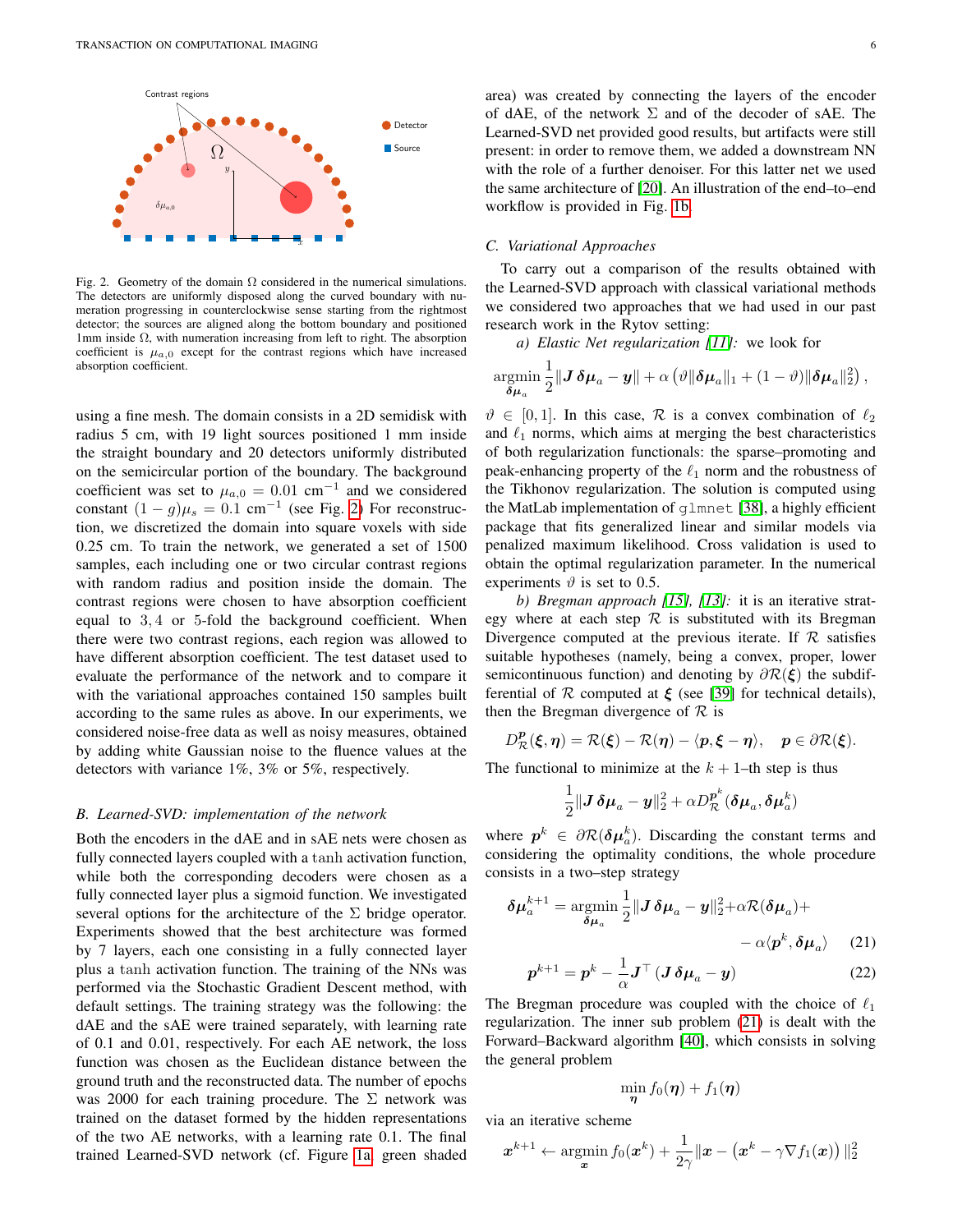TRANSACTION ON COMPUTATIONAL IMAGING 7 7

<span id="page-6-2"></span><span id="page-6-1"></span><span id="page-6-0"></span>

<span id="page-6-6"></span><span id="page-6-4"></span><span id="page-6-3"></span>Fig. 3. Reconstruction of the absorption coefficient distribution obtained with the Learned-SVD approach. [\(3a\)](#page-6-0) Ground truth. The red circles denote the true contrast regions along with the corresponding absorption coefficient, expressed as a multiplier of the background value. [\(3b\)](#page-6-1): noise-free case, [\(3c\)](#page-6-2): 1% noise, [\(3d\)](#page-6-3): 3% noise, [\(3e\)](#page-6-4): 5% noise.

In view of [\(21\)](#page-5-2),  $f_1(\cdot) = \frac{1}{2} ||\mathbf{J} \cdot \mathbf{-y}||_2^2 - \alpha \langle \cdot, \mathbf{p} \rangle$  and  $f_0(\cdot) = ||\cdot||_1$ . The complete procedure is depicted in Algorithm [1,](#page-6-5) where soft $(\eta)$  stands for the component–wise soft thresholding soft<sub>β</sub>( $\eta$ ) = sign( $\eta$ ) max{0, | $\eta$ | –  $\beta$ }. The convergence of this approach has been proved in several previous works [\[41\]](#page-9-20), [\[42\]](#page-9-21), [\[15\]](#page-8-14), [\[43\]](#page-9-22).

The algorithm is stopped when the number or outer iterations reaches 100, whilst the inner solver runs for 50 iterations. The regularization parameter  $\alpha$  was set to  $1.5 \|\mathbf{J}^\top \mathbf{y}\|_{\infty}$  and  $\gamma = 0.99 / || \boldsymbol{J}^\top \ \boldsymbol{J} ||.$ 

*Remark 4:* With an abuse of notation, within the variational framework y denotes the algorithm fluctuation  $log(u/u_0)$ , recalling that  $u_0$  are the measurements corresponding to unperturbed background conditions, and u refers to condition (*e.g.* compression of the tissue) in which the lightpath is perturbed by the presence of pathological regions.

<span id="page-6-5"></span>

| <b>Algorithm 1</b> Bregman Procedure with $\ell_1$ regularization                                                                                                                    |
|--------------------------------------------------------------------------------------------------------------------------------------------------------------------------------------|
| Set $\delta \mu^0_\alpha$ such that $p^0 = 0, p^0 \in \partial \mathcal{R}(\delta \mu^0_\alpha)$ , set $\alpha > 0, \gamma > 0$                                                      |
| $\Omega$ .                                                                                                                                                                           |
| for $k = 0, 1, $ do                                                                                                                                                                  |
| $\boldsymbol{x}^{\star} \leftarrow \boldsymbol{\delta\mu}_{a}^{k}$                                                                                                                   |
| <b>for</b> $l = 0, 1, \ldots$ <b>do</b>                                                                                                                                              |
| $\boldsymbol{z}^l \leftarrow (\boldsymbol{I}_d - \gamma \boldsymbol{J}^\top \boldsymbol{J}) \boldsymbol{x}^{\star} + \gamma (\boldsymbol{J}^\top \boldsymbol{y} + \boldsymbol{p}^k)$ |
| $x^* \leftarrow \text{soft}_{\gamma \alpha}(z^l)$                                                                                                                                    |
| end for                                                                                                                                                                              |
| $\boldsymbol{\delta\mu}^{k}_{a} \leftarrow \boldsymbol{x^{\star}}$                                                                                                                   |
| $\boldsymbol{p}^{k+1} \leftarrow \boldsymbol{p}^k - \frac{1}{\alpha} \boldsymbol{J}^\top \left( \boldsymbol{J} \, \boldsymbol{\delta} \boldsymbol{\mu}^k_a - \boldsymbol{y} \right)$ |
| end for                                                                                                                                                                              |

# *D. Numerical results: qualitative and quantitative evaluation*

Figure [3](#page-6-6) presents the results obtained for five different samples in the test set with varying levels of noise. The red circles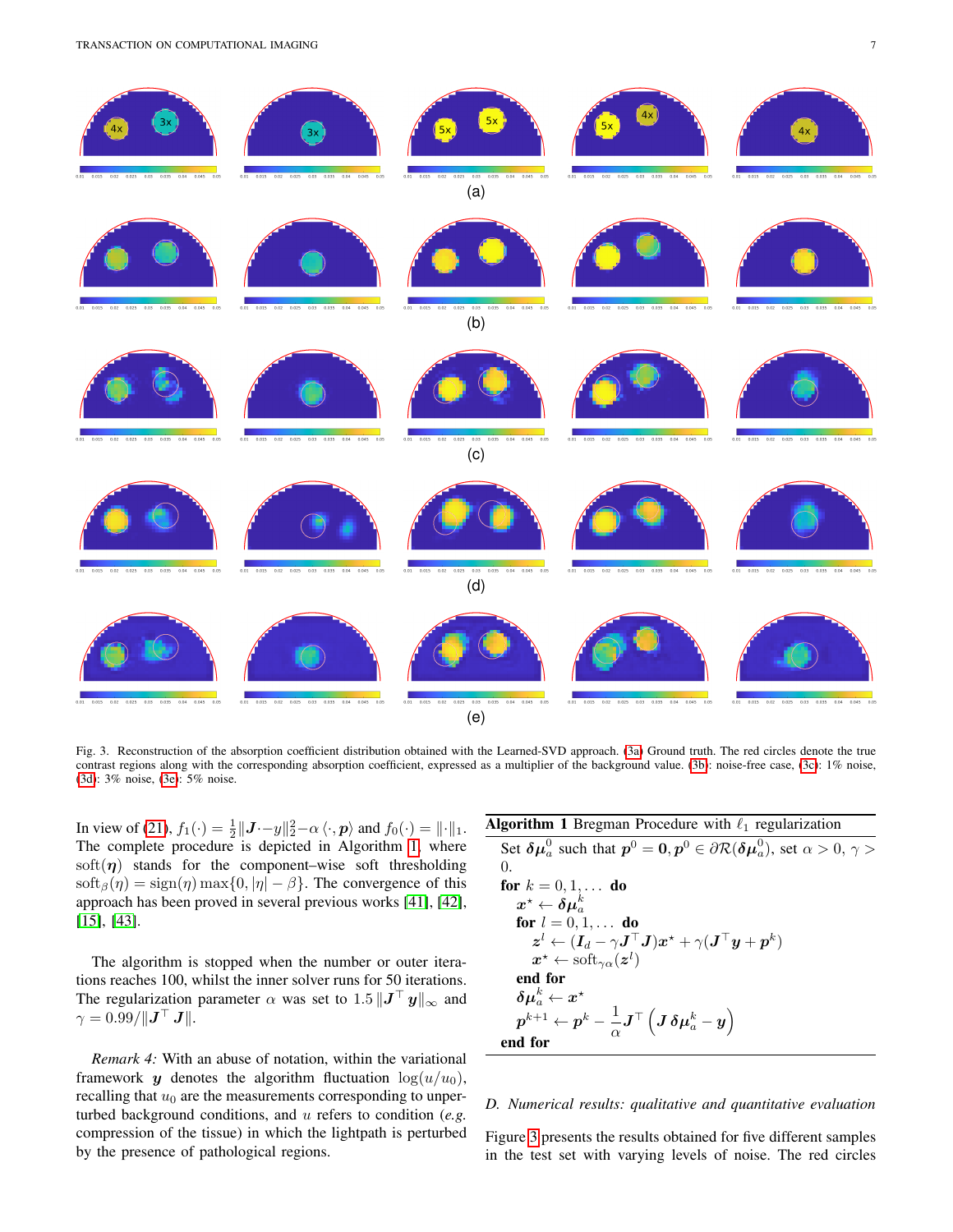TRANSACTION ON COMPUTATIONAL IMAGING 8

<span id="page-7-2"></span><span id="page-7-1"></span>

<span id="page-7-4"></span><span id="page-7-3"></span>Fig. 4. Reconstruction via the Elastic Net approach. [4a\)](#page-7-1): noise-free case, [4b\)](#page-7-2): 1% noise, [4c\)](#page-7-3): 3% noise. The reconstruction are not reliable even in the noise free case due to the low resolution employed in these test.

depict the exact position and radius of the contrast region (ground–truth). In the noise-free case, the perturbed regions is almost perfectly recovered, both in location, shape and intensity. The other rows refer to the reconstruction obtained when Gaussian noise affects the measure. As one expects, the increasing noise level worsens the quality of the reconstruction but the gross location and shape of the perturbed region are correctly captured. The results obtained via the Learned-SVD approach are compared with the ones obtained by the two considered variational frameworks in Fig. [4](#page-7-4) (Elastic-Net) and in Fig. [5](#page-7-5) (Bregman), respectively. These figures show the results for test cases of columns 1, 3 and 5 in Fig. [3a.](#page-6-0) Observe as already in the noise–free case (first row) we do not obtain truly reliable results due to the low resolution of the voxelization. Moreover, as the noise level increases the reconstruction quality significantly deteriorates, so that noise level 5% was not reported due to complete lack of significance.

To quantitatively assess the performance of the proposed approach, we use two metrics. The first one is the average value of the absorption coefficient inside the reconstructed contrast regions (ACR), which aims to assess the accuracy of the reconstructed amplitude of the contrast. To evaluate the ACR we first need to determine the extend of the computed contrast regions by recognizing the connected components in the reconstructed image and assigning each of them to the contrast region which minimizes the distance between with the centroid of the pixel cloud. The second metric we use is the True Positive Ratio (TPR), which assesses the spatial accuracy of the positioning of the reconstructed contrast regions by checking how many pixels in the reconstruction actually belong to the true contrast region. The results of the two metrics are summarized in Table [I,](#page-8-20) which presents their averages on the 150 samples of the test set for the Learned-SVD approach and, for comparison, of the considered variational approaches. Notice that the ACR results have been binned according to the intensity of the contrast region.

<span id="page-7-7"></span><span id="page-7-6"></span>

<span id="page-7-8"></span><span id="page-7-5"></span>Fig. 5. Reconstruction via the Bregman approach. [5a\)](#page-7-6): noise-free case, [5b\)](#page-7-7): 1% noise, [5c\)](#page-7-8): 3% noise.

For all the considered approaches, increasing levels of noise significantly worsen the TPR, as well as the ACR. However, the quality loss exhibited by the Learned-SVD approach is significantly less pronounced, especially for the ACR metric. As a matter of fact, the reconstructed regions with the NNbased method still show a notable contrast with respect to the background value, and 46% of the extension of the perturbed regions is correctly recovered on average even for the highest noise level (vs 5% and 3% for the variational approaches, respectively). One should notice that in the Elastic Net approach the reconstructed intensities constantly approximate the nominal one by defect for low noise level: this is not fully surprising, since regularization comes at the cost of a certain degree of smearing/blurring of the solution. On the other hand, Bregman technique increases the contrast, as already observed in previous works. In presence of high level of noise, the results are completely unreliable. Classic variational methods suffer from this problem to a higher degree especially for a rather coarse voxelization as the one we considered here (results, not reported here, for finer voxelizations, do confirm in any case this general trend).

# VI. CONCLUSIONS

<span id="page-7-0"></span>DOT reconstruction is a severely ill-conditioned problem which demands a robust regularization to obtain reasonable results. Commonly used strategies are based on physics-driven models accompanied by priors which enforce constraints on the variance of the solution or in its sparsity. These strategies often fail or are computationally very intesive. In this work we have investigated a NN-based regularization technique, inspired by the Learned-SVD method originally proposed in [\[23\]](#page-9-2) for general inverse problem. This approach is a fully data–driven strategy which adopts two AEs bridged by an operator which mimics the effect of a (truncated) singular value matrix. The Learned-SVD produces significantly improved results with respect to classic variational approaches based on  $L^p, p \ge 1$ , penalization. According to the measured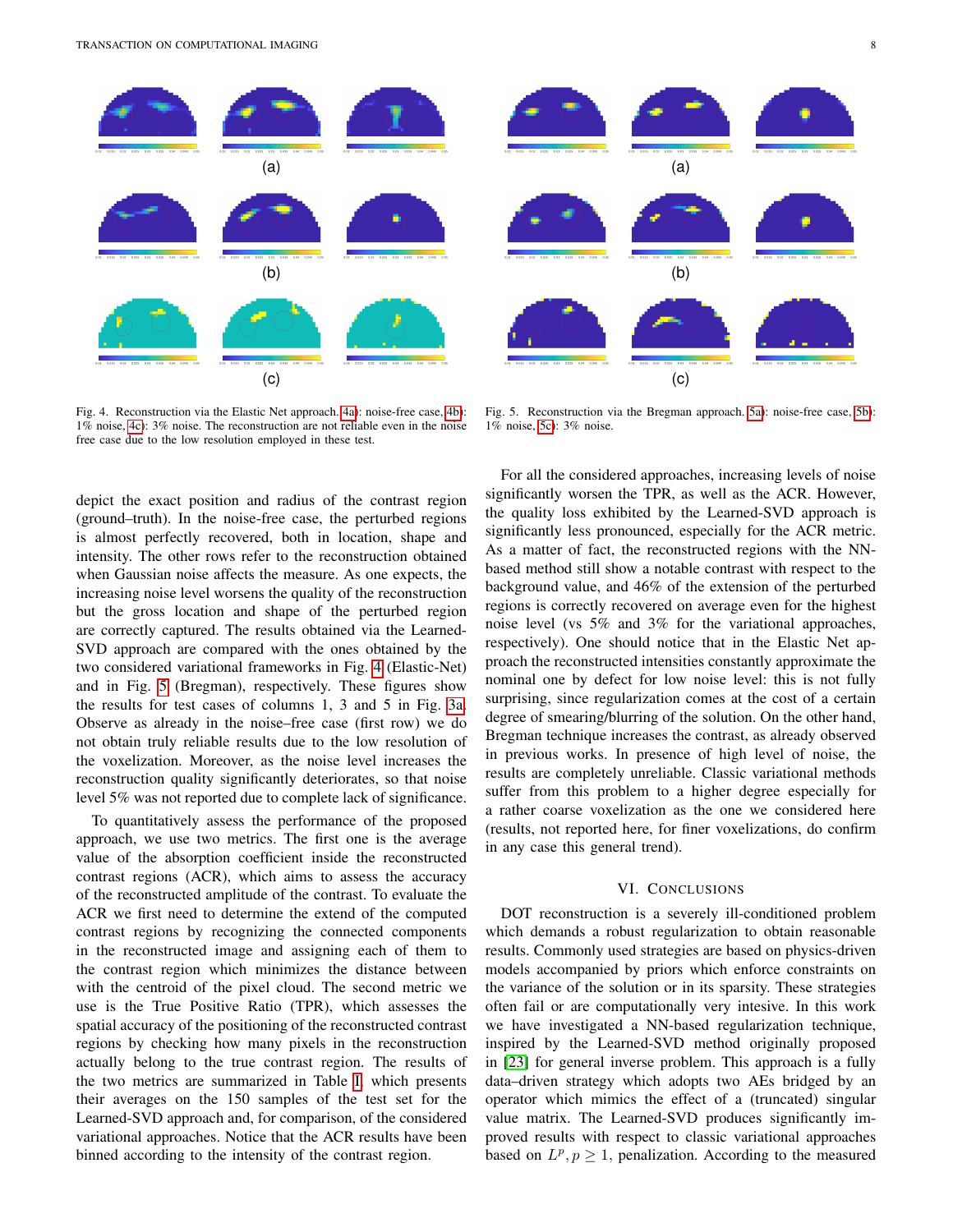Noise Level  $\begin{array}{|l|} 3\mu_{a,0} \text{ (GT: 3e-2)} & 4\mu_{a,0} \text{ (GT: 4e-2)} & 5\mu_{a,0} \text{ (GT: 5e-02)} & \text{TPR} \end{array}$ Learned-SVD 0%  $\mid$  3.05e-02  $\pm$  2.00e-03 | 4.08e-02  $\pm$  3.72e-03 | 4.74e-02  $\pm$  2.19e-03 | 0.94 1% 3.07e-02 ± 2.77e-03 3.76e-02 ± 5.54e-03 4.38e-02 ± 4.01e-03 0.76  $3.06e-02 \pm 5.56e-03$   $3.61e-02 \pm 6.10e-03$   $4.11e-02 \pm 4.65e-03$ <br> $3.00e-02 \pm 3.82e-03$   $3.15e-02 \pm 4.44e-03$   $3.39e-02 \pm 6.04e-03$  $5\%$  3.00e-02  $\pm$  3.82e-03 3.15e-02  $\pm$  4.44e-03 3.39e-02  $\pm$  6.04e-03 0.46 Elastic Net 0% | 2.73e-02  $\pm$  4.74e-03 | 3.45e-02  $\pm$  4.96e-03 | 3.90e-02  $\pm$  8.69e-03 | 0.45  $1\%$  2.91e-02  $\pm$  9.36e-03 4.30e-02  $\pm$  8.70e-03 5.01e-02  $\pm$  9.80e-03 0.17  $3\%$  | 9.55e-02  $\pm$  1.92e-02 | 1.25e-01  $\pm$  2.83e-02 | 1.23e-01  $\pm$  3.36e-02 | 0.05 Bregman 0%  $\begin{array}{|l|c|c|c|c|c|}\n\hline\n0\% & 4.02\text{e}-02 \pm 8.95\text{e}-03 & 5.93\text{e}-02 \pm 1.61\text{e}-02 & 8.54\text{e}-02 \pm 2.98\text{e}-02 & 0.26 \\
\hline\n1\% & 4.77\text{e}-02 \pm 1.81\text{e}-02 & 5.85\text{e}-02 \pm 1.84\text{e}-02 & 8.34\text{e}-02 \pm 2.85\text{e}-02 & 0.17\n\end{array}$ 1% 4.77e-02 ± 1.81e-02 5.85e-02 ± 1.84e-02 8.34e-02 ± 2.85e-02 0.17  $1.28e-01 \pm 5.50e-02$  |  $1.45e-01 \pm 9.06e-02$  |  $1.36e-01 \pm 6.80e-02$  | 0.03

<span id="page-8-20"></span>ACR (BINNED ACCORDING TO THE INTENSITY OF THE CONTRAST REGION) AND TPR METRICS FOR DIFFERENT NOISE LEVELS. VALUES ARE AVERAGED OVER 150 TEST SAMPLES.

TABLE I

| metrics, the present NN-based strategy yields an average 94%       |
|--------------------------------------------------------------------|
| TPR for noise–free data and for higher levels of noise the         |
| deterioration of the results is signifiantly less severe than for  |
| variational methods, even for a coarse voxelization of the         |
| domain. The training of the net performed in this work was         |
| based on a purely synthetic dataset: results obtained by other     |
| authors (see for example [44]) show that such an approach          |
| can convey good performances even when networks trained in         |
| such a way are used in realistic conditions. Transfer learning     |
| techniques could also be employed to improve the reliability       |
| of the net on realistic datasets, even in presence of a limited    |
| number of available samples. Future work will be focused           |
| on the idea of exporting and adapting techniques from low-         |
| dose X-ray CT (another ill-conditioned problem) to the present     |
| context, with a specific attention for the hybrid integration with |
|                                                                    |
| light propagation in tissues.                                      |
| information coming from the rich physical models describing        |
|                                                                    |

#### VII. ACKNOWLEDGMENTS.

AB and PC received support by the SEED-PRECISION project, funded by University of Milan. PC also acknowledges support from Italian Ministry of Research PRIN project NA FROM-PDEs.

#### **REFERENCES**

- <span id="page-8-0"></span>[1] Y. Hoshi and Y. Yamada, "Overview of diffuse optical tomography and its clinical applications," *Journal of biomedical optics*, vol. 21, no. 9, p. 091312, 2016.
- <span id="page-8-1"></span>[2] Y. Yamada and S. Okawa, "Diffuse optical tomography: Present status and its future," *Optical Review*, vol. 21, no. 3, pp. 185–205, 2014.
- <span id="page-8-2"></span>[3] H. Jiang, *Diffuse Optical Tomography: Principles and Applications*. CRC Press, 2018.
- <span id="page-8-3"></span>[4] S. R. Arridge, "Optical tomography in medical imaging," *Inverse problems*, vol. 15, no. 2, p. R41, 1999.
- <span id="page-8-4"></span>[5] D. Boas, D. Brooks, E. Miller, C. DiMarzio, M. Kilmer, R. Gaudette, and Q. Zhang, "Imaging the body with diffuse optical tomography," *IEEE Signal Processing Magazine*, vol. 18, no. 6, pp. 57–75, 2001.
- <span id="page-8-5"></span>[6] S. R. Arridge and J. C. Schotland, "Optical tomography: forward and inverse problems," *Inverse problems*, vol. 25, no. 12, p. 123010, 2009.
- <span id="page-8-6"></span>[7] O. Lee, J. M. Kim, Y. Bresler, and J. C. Ye, "Compressive diffuse optical tomography: Noniterative exact reconstruction using joint sparsity," *IEEE Transactions on Medical Imaging*, vol. 30, no. 5, pp. 1129–1142, 2011.
- <span id="page-8-7"></span>[8] H. Egger and M. Schlottbom, "Analysis and regularization of problems in diffuse optical tomography," *SIAM Journal on Mathematical Analysis*, vol. 42, no. 5, pp. 1934–1948, 2010.
- <span id="page-8-8"></span>[9] H. O. Kazanci and S. L. Jacques, "Diffuse light tomography to detect blood vessels using Tikhonov regularization," in *Saratov Fall Meeting 2015: Third International Symposium on Optics and Biophotonics and Seventh Finnish-Russian Photonics and Laser Symposium (PALS)*, E. A. Genina, V. V. Tuchin, V. L. Derbov, D. E. Postnov, I. V. Meglinski, K. V. Larin, and A. B. Pravdin, Eds., vol. 9917, International Society for Optics and Photonics. SPIE, 2016, pp. 202 – 210. [Online]. Available:<https://doi.org/10.1117/12.2230074>
- <span id="page-8-9"></span>[10] S. Okawa, Y. Hoshi, and Y. Yamada, "Improvement of image quality of time-domain diffuse optical tomography with lp sparsity regularization," *Biomed. Opt. Express*, vol. 2, no. 12, pp. 3334–3348, Dec 2011. [Online]. Available: [http://opg.optica.org/boe/abstract.cfm?](http://opg.optica.org/boe/abstract.cfm?URI=boe-2-12-3334) [URI=boe-2-12-3334](http://opg.optica.org/boe/abstract.cfm?URI=boe-2-12-3334)
- <span id="page-8-10"></span>[11] P. Causin, G. Naldi, and R. Weishaeupl, "Elastic net regularization in diffuse optical tomography applications," in *2019 IEEE 16th International Symposium on Biomedical Imaging (ISBI 2019)*, 2019, pp. 1627–1630.
- <span id="page-8-11"></span>[12] P. Causin, M. G. Lupieri, G. Naldi, and R.-M. Weishaeupl, "Mathematical and numerical challenges in optical screening of female breast," *International Journal for Numerical Methods in Biomedical Engineering*, vol. 36, no. 2, p. e3286, 2020.
- <span id="page-8-12"></span>[13] A. Benfenati, P. Causin, M. Lupieri, and G. Naldi, "Regularization techniques for inverse problem in DOT applications," *Journal of Physics: Conference Series*, vol. 1476, p. 012007, mar 2020.
- <span id="page-8-13"></span>[14] X. Zhang, M. Burger, and S. Osher, "A unified primal-dual algorithm framework based on Bregman iteration," *Journal of Scientific Computing*, vol. 46, no. 1, pp. 20–46, 2011.
- <span id="page-8-14"></span>[15] A. Benfenati and V. Ruggiero, "Inexact Bregman iteration with an application to Poisson data reconstruction," *Inverse Problems*, vol. 29, no. 6, 2013.
- <span id="page-8-15"></span>[16] A. Benfenati, A. La Camera, and M. Carbillet, "Deconvolution of postadaptive optics images of faint circumstellar environments by means of the inexact Bregman procedure," *Astronomy and Astrophysics*, vol. 586, 2016.
- <span id="page-8-16"></span>[17] A. Benfenati and V. Ruggiero, "Inexact Bregman iteration for deconvolution of superimposed extended and point sources," *Communications in Nonlinear Science and Numerical Simulation*, vol. 20, no. 3, pp. 882– 896, 2015.
- <span id="page-8-17"></span>[18] M. Schweiger and S. R. Arridge, "The TOAST++ software suite for forward and inverse modeling in optical tomography," *J Biomed Opt*, vol. 19, no. 4, p. 040801, 2014.
- <span id="page-8-18"></span>[19] Z. Wu, Y. Sun, A. Matlock, J. Liu, L. Tian, and U. S. Kamilov, "SIMBA: Scalable inversion in optical tomography using deep denoising priors," *IEEE Journal of Selected Topics in Signal Processing*, vol. 14, no. 6, pp. 1163–1175, 2020.
- <span id="page-8-19"></span>[20] J. Yoo, S. Sabir, D. Heo, K. Kim, A. Wahab, Y. Choi, S.-I. Lee, E. Chae, H. Kim, Y. Bae, Y.-W. Choi, S. Cho, and J. Ye, "Deep learning diffuse optical tomography," *IEEE Transactions on Medical Imaging*, vol. 39, no. 4, pp. 877–887, 2020.